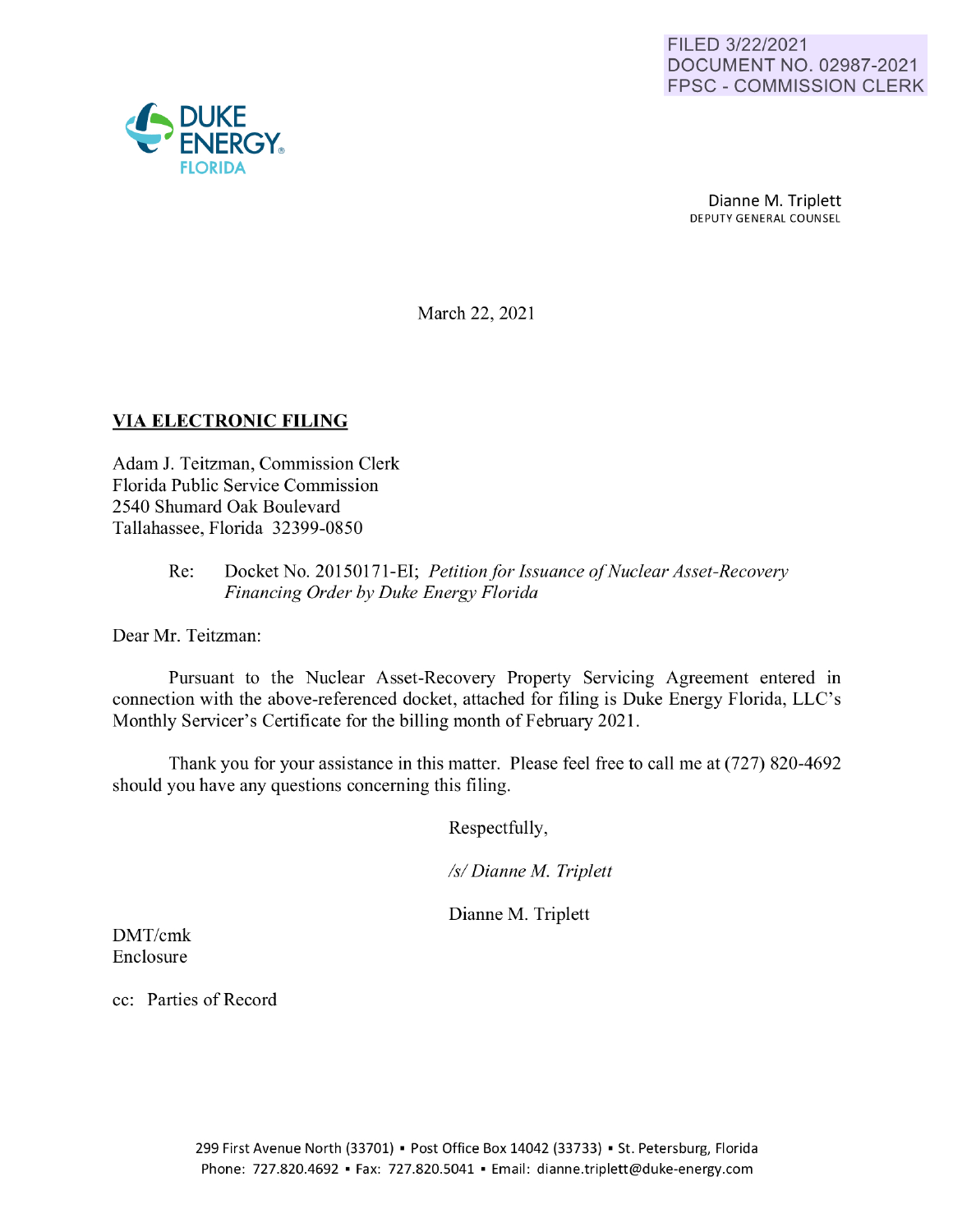## **CERTIFICATE OF SERVICE**

I HEREBY CERTIFY that a true and correct copy of the foregoing has been furnished via electronic mail to the following this  $22<sup>nd</sup>$  day of March, 2021.

 */s/ Dianne M. Triplett*

|                                                                                                                                            | Attorney                          |
|--------------------------------------------------------------------------------------------------------------------------------------------|-----------------------------------|
| Theresa Tan                                                                                                                                | C. Rehwinkel                      |
| Office of the General Counsel                                                                                                              | Office of Public Counsel          |
| <b>Florida Public Service Commission</b>                                                                                                   | c/o The Florida Legislature       |
| 2540 Shumard Oak Blyd.                                                                                                                     | 111 West Madison Street, Room 812 |
| Tallahassee, FL 32399-0850                                                                                                                 | Tallahassee, FL 32399-1400        |
| <u>ltan@psc.state.fl.us</u>                                                                                                                | rehwinkel.charles@leg.state.fl.us |
| Jon C. Moyle, Jr. / Karen A. Putnal                                                                                                        | James W. Brew                     |
| 118 North Gadsden Street                                                                                                                   | 1025 Thomas Jefferson Street, NW  |
| Tallahassee, FL 32301                                                                                                                      | Eighth Floor, West Tower          |
| jmoyle@moylelaw.com                                                                                                                        | Washington, DC 20007-5201         |
| kputnal@moylelaw.com                                                                                                                       | jbrew@smxblaw.com                 |
| Robert Scheffel Wright / John T. LaVia, III<br>1300 Thomaswood Drive<br>Tallahassee, FL 32308<br>schef@gbwlegal.com<br>jlavia@gbwlegal.com |                                   |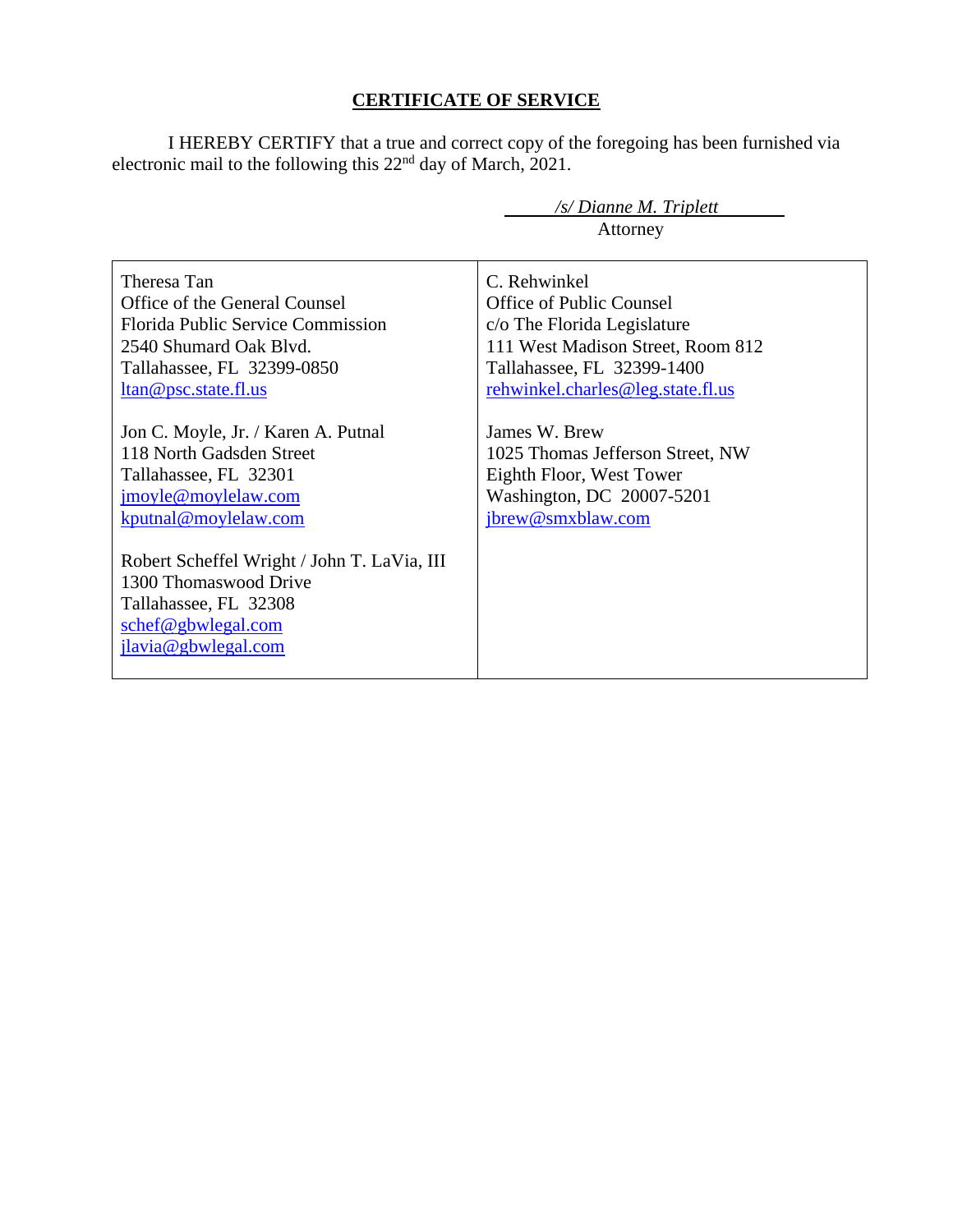## **MONTHLY SERVICER'S CERTIFICATE** DUKE ENERGY FLORIDA PROJECT FINANCE, LLC \$1,294,290,000 Series A Senior Secured Nuclear Asset-Recovery Bonds

Pursuant to SECTION 3.01(b) of the Nuclear Asset-Recovery Property Servicing Agreement dated as of June 22, 2016 by and between Duke Energy Florida, Inc., as<br>Servicer, and Duke Energy Florida Project Finance, LLC, as Issuer (the "Servicing Agreement"), the Servicer does hereby certify as follows:

Capitalized terms used but not defined in this Monthly Servicer's Certificate have their respective meanings as set forth in the Servicing Agreement. References herein to certain sections and subsections are references to the respective sections or subsections of the Servicing Agreement.

Current BILLING MONTH: February 2021

| Current BILLING MONTH: 1/29/2021 - 2/26/2021                   |                 |       |  |
|----------------------------------------------------------------|-----------------|-------|--|
| Standard Billing for prior BILLING MONTH: January 2021         |                 |       |  |
| <b>Residential Total Billed</b>                                | 213,557,392     |       |  |
| Residential NUCLEAR ASSET-RECOVERY CHARGE ("NARC") Billed      | 3,946,080       | 1.85% |  |
| General Service Non-Demand Total Billed                        | 19,808,870      |       |  |
| General Service Non-Demand NARC Billed                         | 356,676         | 1.80% |  |
| General Service Billed                                         | 1,468,235       |       |  |
| General Service NARC Billed                                    | 25,704          | 1.75% |  |
| General Service Demand Total Billed                            | 84, 821, 144    |       |  |
| General Service Demand NARC Billed                             | 1,801,389       | 2.12% |  |
| Curtailable Total Billed                                       | 916,221         |       |  |
| Curtailable NARC Billed                                        | 16,861          | 1.84% |  |
| Interruptible Total Billed                                     | 10,832,184      |       |  |
| <b>Interruptible NARC Billed</b>                               | 329,885         | 3.05% |  |
| <b>Lighting Total Billed</b>                                   | 1,884,086       |       |  |
| <b>Lighting NARC Billed</b>                                    | 8,858           | 0.47% |  |
| YTD Net Write-offs as a % of Total Billed Revenue (see Note 1) |                 |       |  |
| Non-Residential Class Customer Write-offs                      |                 |       |  |
| <b>Residential Class Customer Write-offs</b>                   |                 |       |  |
| <b>Total Write-offs</b>                                        | 0.564%          |       |  |
| Aggregate NARC Collections (see Note 2)                        |                 |       |  |
| <b>Total NARC Remitted for Current BILLING MONTH</b>           |                 |       |  |
| <b>Residential NARC Collected</b>                              | \$<br>3,854,347 |       |  |
| General Service Non-Demand NARC Collected                      | 348,380         |       |  |
| <b>General Service NARC Collected</b>                          | 25,337          |       |  |
| <b>General Service Demand NARC Collected</b>                   | 1,759,635       |       |  |
| Curtailable NARC Collected                                     | 15,201          |       |  |

322,410

6,334,178

6,334,178

 $\overline{s}$ 

\$

8,868

**Total Current NARC Collected and Remitted** 

Interruptible NARC Collected

Sub-Total of NARC Collected

**Lighting NARC Collected** 

Page 1 of 2